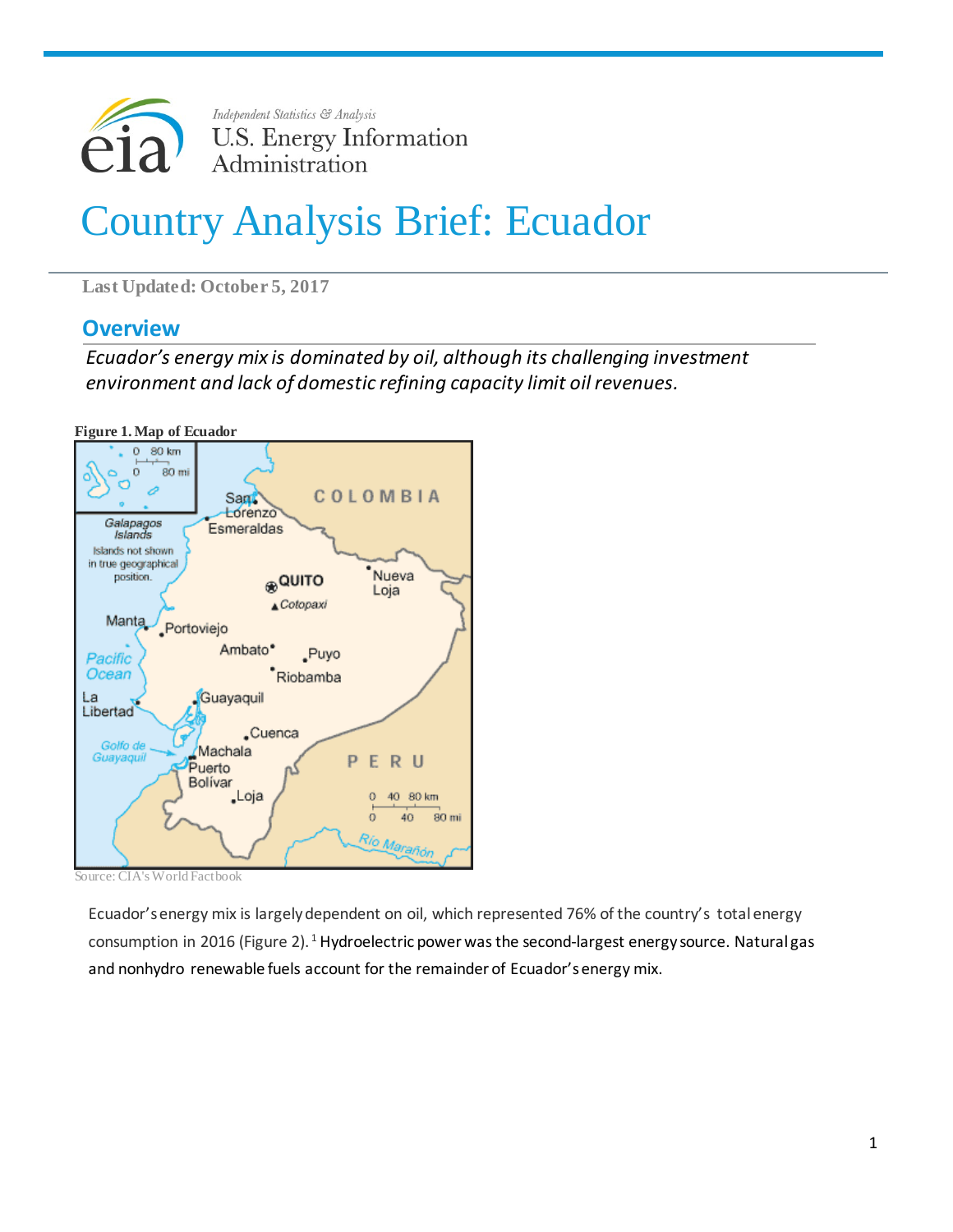Figure 2: Total primary energy consumption in Ecuador, by type (2016)



Source: BP Statistical Review of World Energy 2017

Ecuador, a member of the Organization of the Petroleum Exporting Countries (OPEC), produced about 548,000 barrels per day (b/d) of petroleum and other liquids in [2](#page-11-1)016.<sup>2</sup> The oil sector accounts for more than half of the country's export earningsand about 25% of public sector revenues (See als[o OPEC](https://www.eia.gov/beta/international/regions-topics.cfm?RegionTopicID=OPEC)  [Revenues Fact Sheet\)](https://www.eia.gov/beta/international/regions-topics.cfm?RegionTopicID=OPEC). [3](#page-11-2)

Resource nationalism and debates about the economic, strategic, and environmental implications of oil sector development are prominent issues in the politics of Ecuador and the policies of its government. Ecuador has a challenging investment environment prompted by government initiativesto increase the share of crude oil revenue for the country, which has contributedto near-stagnant oil production as output has stayed relatively constant over the past 10 years. A lack of sufficient domestic refining capacity to meet local demand has forced Ecuadorto import refined products, limiting net oil revenue.

Acknowledging its heavy reliance on the oil sector in the current uncertain oil price conditions, Ecuador released its *National Energy Agenda 2016-2040* in October 2016 thatis designed to transition Ecuador's energy sector to a more diversified energy matrix. The *Agenda*defines five major strategic objectives:

- 1) An integrally planned, fair and inclusive energy sector
- 2) A diversified, renewable, and sustainable energy matrix
- 3) Energy sovereignty and security with quality energy supply for all the population
- 4) Energy efficiency
- 5) Regional energy integration and contribution to sustainable global energy development<sup>[4](#page-11-3)</sup>

The policy roadmap expects hydropower to increase from 58% of electricity generation in 2015 to 90% in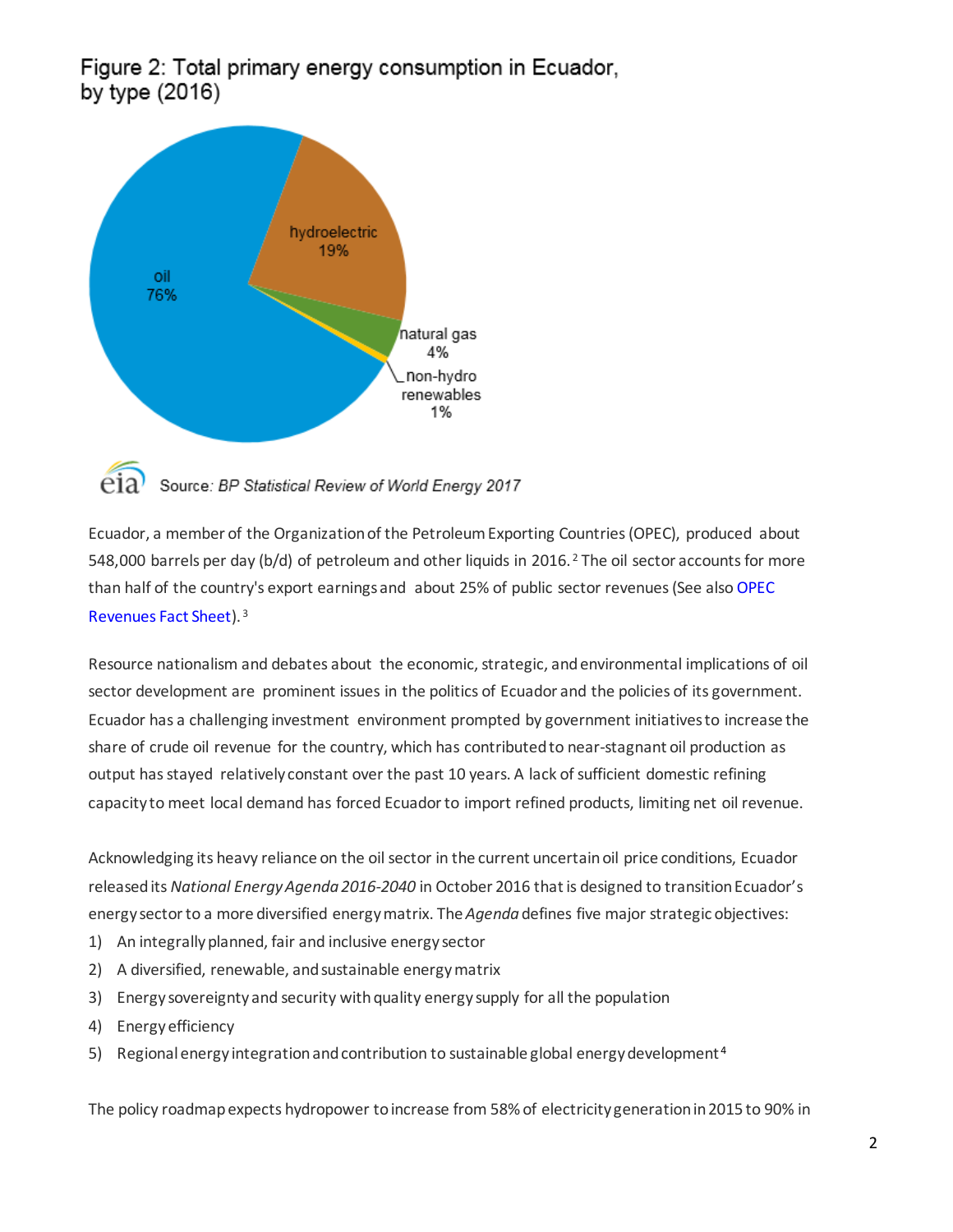# **Petroleum and otherliquids**

#### *Ecuador has the third-largest oilreserves in South America*

As of January 2017, Ecuador had 8.3 billion barrels of proved crude oil reserves, the same as in the previous year. Ecuador has the third-largest oil reserves in South America after [Venezuela](https://www.eia.gov/beta/international/analysis.cfm?iso=VEN) and [Brazil.](https://www.eia.gov/beta/international/analysis.cfm?iso=BRA)<sup>[6](#page-11-5)</sup> Most of Ecuador'soil reserves are in the Oriente Basin located in the Amazon.

### **Sector organization**

## *Ecuador's hydrocarbon resources are exclusively owned by the state, and state-owned oil companies account for most of the production.*

Nationaloil company (NOC) Petroecuador was merged with state exploration and production company (E&P) Petroamazonas in 2012 to consolidate and optimize Ecuador's hydrocarbon production. In 2013, Petroamazonas took ownership of Operaciones Rio Napo, a joint venture between Petroecuador and Petroleos de Venezuela (PdVSA), Venezuela's state-owned oil company. [7](#page-11-6) These companies account for more than [8](#page-11-7)0% of Ecuador's oil production. <sup>8</sup> The remaining production is attributed to fields operated by international oil companies (IOCs), Repsol (Spain), Eni (Italy), Tecpetrol (Argentina's state-owned company), and Andes Petroleum, which is a consortium of the China National Petroleum Corporation (CNPC, 55% share) and the China Petrochemical Corporation (Sinopec, 45% share). Ecuador's Ministry of Non Renewable Natural Resources is responsible for energy policy decisions, while the Hydrocarbons Regulation andControl Agency regulatesthe oil sector.

Hydrocarbon resources are exclusively owned by the state, and Ecuador limits foreign investment in the oil sector. Foreign oil and natural gas companies are allowed to enterinto service contractsthat offer a fixed per-barrel fee for their exploration and production activities. The move away from productionsharing agreementstoservice contractshasincreased the government'sshare of revenue and state oil production.

Since 2009, Ecuador has agreedto several oil-for-loan deals wit[h China](https://www.eia.gov/beta/international/analysis.cfm?iso=CHN) that explicitly guarantee oil exportsto China in exchange for loans. The loans also require Ecuador to invest a share of the loaned amount into projects involving Chinese companies. Some of these funds have been applied to the development of hydroelectric complexes and other energy-related projects. China has also made large-scale loans to Ecuador that coincided with oil supply agreements.<sup>[9](#page-11-8)</sup>

## **Exploration and production**

*Ecuador is the fifth-largest oil producer in South America. Substantial oil reserves are located in the Ishpingo-Tambococha-Tiputini (ITT) fields in Yasuni National Park. Production began at the Tiputini field in September 2016.*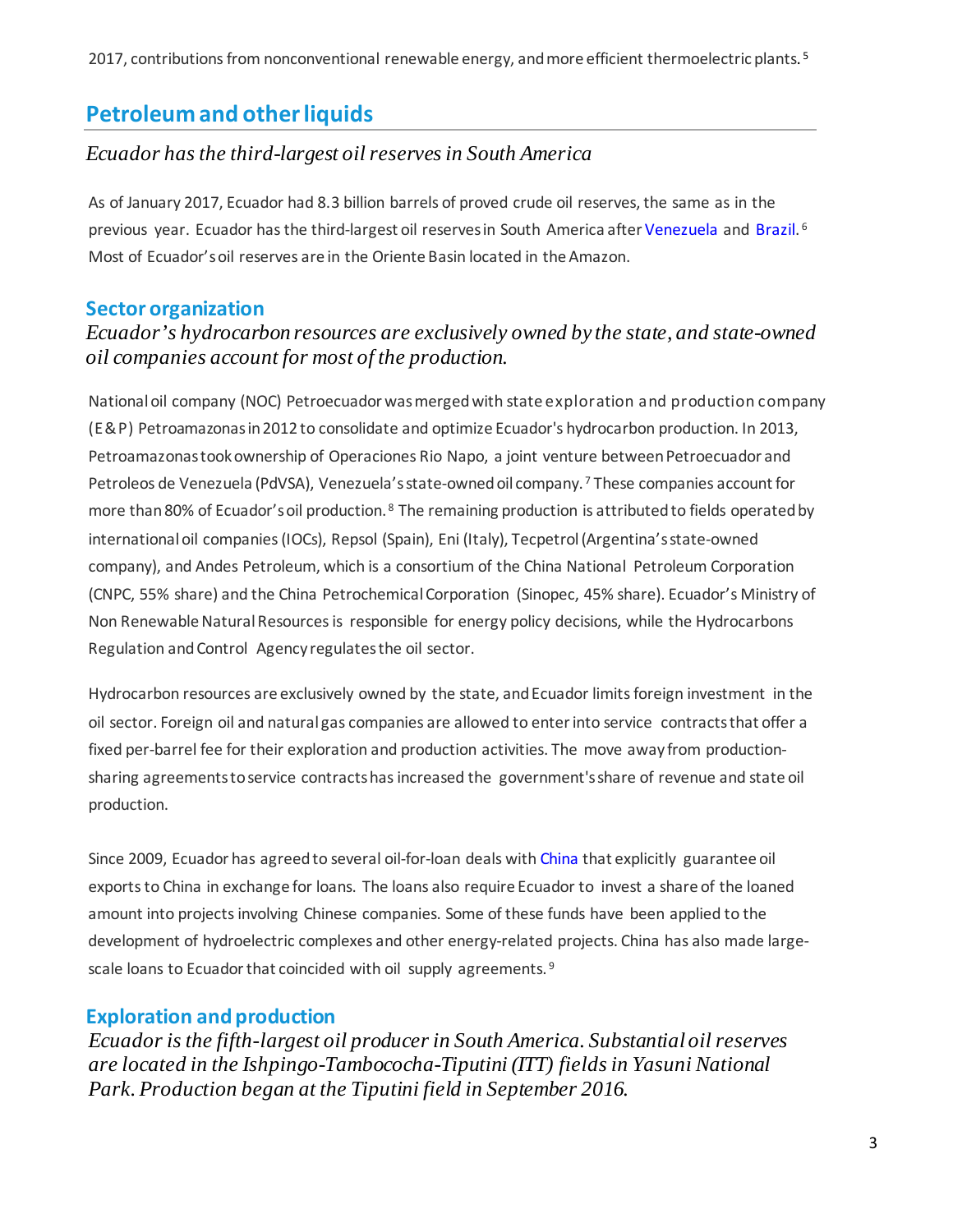Ecuadorian crude is produced in the Amazon in the eastern part of the country and transported via pipeline over the Andean mountains to the port of Esmeraldes. Ecuador's most productive oil blocks are locatedin the northeasternpart of the country. Shushufindi and Auca are the country'stwo most prolific oil fields. Ecuador produces two gradesof oil: the 24°API Oriente, which accountsfor two-thirds of total exportsand main feedstock for domestic refineries; and Napo, which is a heavier grade at 19°API.

Crude oil production increasedin 2004 shortly afterthe opening of the Oleoducto de Crudos Pesados (OCP) pipeline, which removed a chokepoint on heavy crude oil transportationin the country. However, production subsequently leveled off as a result of naturaldecline, the lack of new project development, and operating difficulties at existing, mature oil fields. The inauguration of the Panacocha field in the Ecuadorean Amazon in 2014, the first new expansion of production since 2007, accountedfor the increase in production in that year, but crude oil output has fallen since then. Ecuador's crude oil production averaged548,000 b/d in 2016, a slight decrease from the country's previous peak level of 557,000 b/d in 2014 (Figure 3).



Figure 3: Ecuador's petroleum and other liquids production and consumption thousand barrels per day

# eia

Source: U.S. Energy Information Administration Note: 2016 data is estimated

The Ishpingo-Tambococha-Tiputini (ITT) fields, also known as Block 43, in the Yasuní National Park hold an estimated 4 billion barrels of oil reserves.<sup>[10](#page-11-9)</sup> The Tambococha-Tiputini fields are estimated to hold half of Ecuador's totaloil, with the third field (Ishpingo) holding the rest. The Ecuadoreangovernment placed a moratorium on oil extraction from these fields between 2007 and the summer of 2013 to protect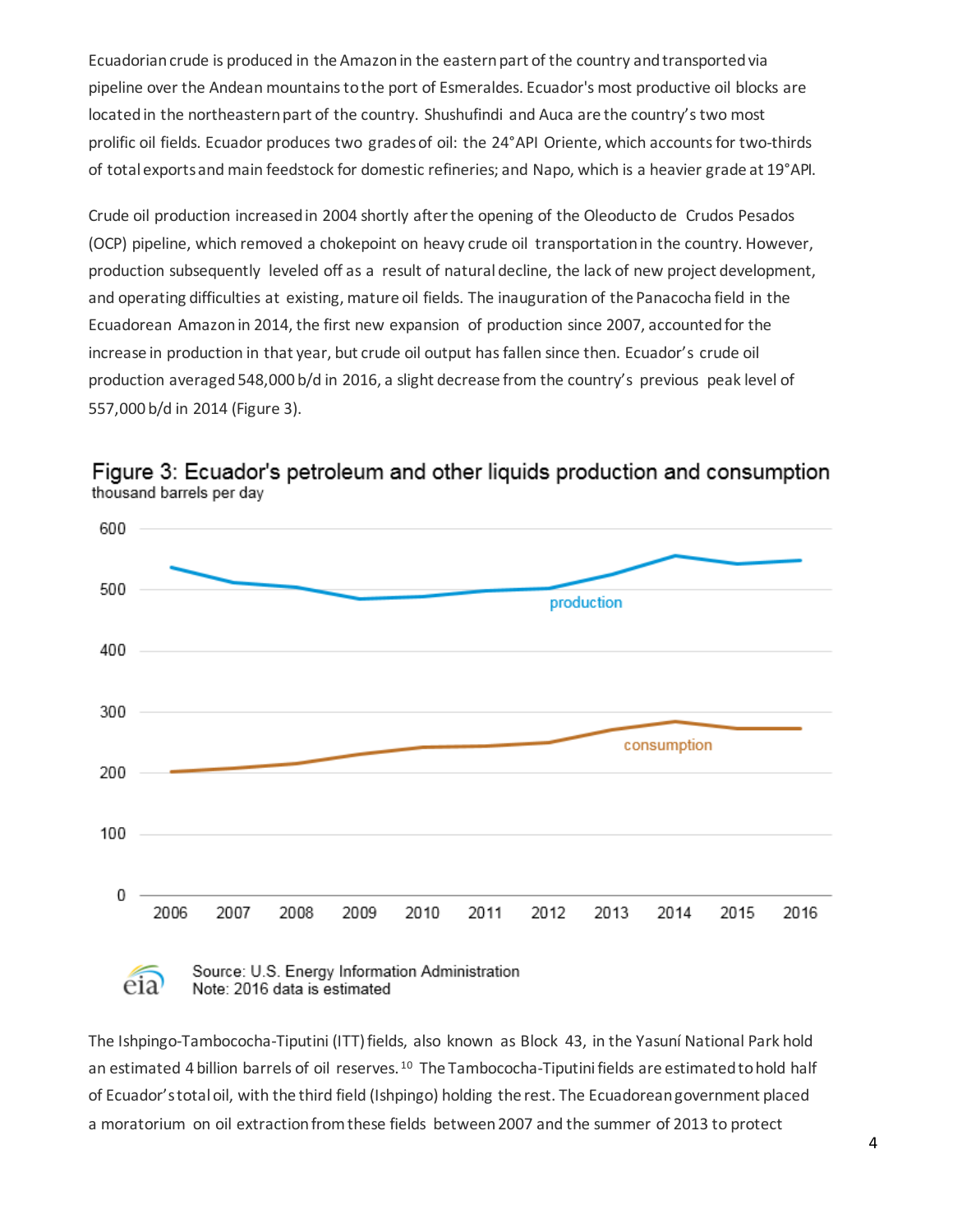biodiversity and to avoid dislocation of two isolated indigenous cultures. Subsequently, the development of hydrocarbon resourcesin the ITT fields was deemed of national interest and restarted. Petroamazonas estimates that Block 43 will hit peak production of 300,000 b/d within six years.<sup>[11](#page-11-10)</sup>

In September 2016, Petroamazonas started pumping oil at the Tiputini field, adding approximately 30,000 b/d to oil production.<sup>[12](#page-11-11)</sup> Tambococha is the next field slated to be developed, with production scheduled to come online by the end of 2017. Drilling in Ishpingo is scheduled to begin in 2018.<sup>[13](#page-11-12)</sup>

## **Trade**

*Ecuador exports approximately 70% of the crude oilit produces, and is the thirdlargest supplier of crude oilimports to the U.S. West Coast behind Saudi Arabia and Canada.* 

According to the latest annual data from Global Trade Tracker, Ecuador exported 380,000 b/d of crude oil in 2016. Crude oil is Ecuador's top export commodity, accounting for about 33% of Ecuador's export revenue in 2016. [14](#page-11-13) Ecuador was the third-largest source of foreign oil for the U.S. West Coast (Petroleum Administration for Defense District V). <sup>[15](#page-11-14)</sup> Consequently, Ecuador is a regionally significant source of oil for the U.S. West Coast, which is isolated from other partsof the continental United Statesbecause of few overland pipelines.

In 2016, the United States receivedthe most of Ecuador's oil exports, importing 237,000 b/d or 62% of total exports (Figure 4). [Chile,](https://www.eia.gov/beta/international/?fips=CI) [Peru,](https://www.eia.gov/beta/international/analysis.cfm?iso=PER) and [China](https://www.eia.gov/beta/international/analysis.cfm?iso=CHN) were also among the top importers of Ecuadorean crude oil.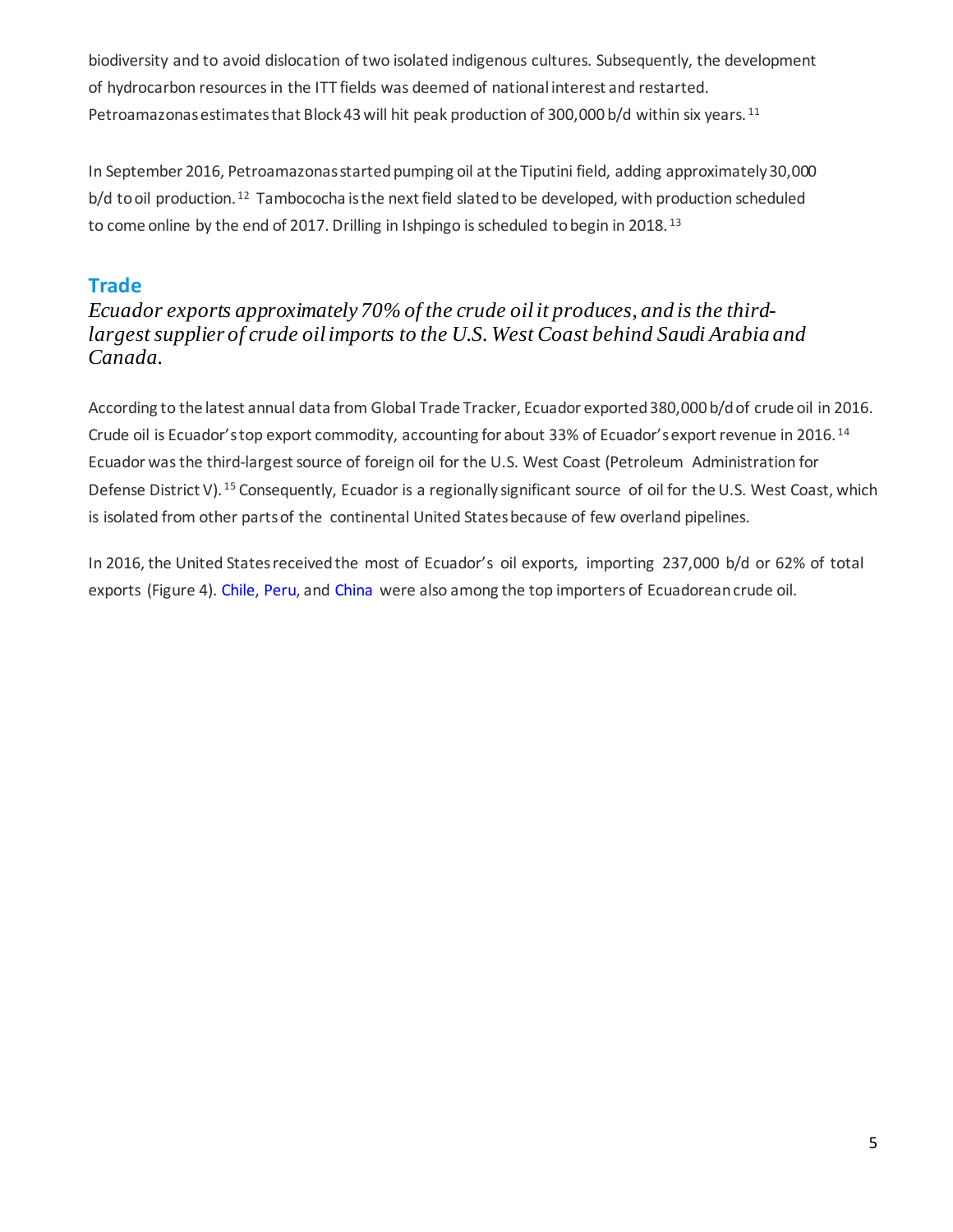Figure 4. Ecuador's crude oil exports by destination, 2016 thousand barrels per day





Source: U.S. Energy Information Administration based on Ecudorian export statistics and partner country import statistics, Global Trade Tracker

As a result of insufficient domestic refining capacity, Ecuador is an importer of petroleum products, despite its production of crude oil and petroleum liquids. In general, Ecuador exportsheavy refined products, such as fuel oil, and imports lighter products, including gasoline, diesel, and liquefied petroleum gas(LPG). According to the latest annual data available, Ecuador imported approximately 122,000 b/d of petroleum products in 20[16](#page-11-15).<sup>16</sup>

## **Pipelines**

## *Ecuador's pipeline infrastructure is old and capacity not fully utilized.*

Ecuador hastwo major crude oil pipeline systems(Table 1). The older and more widely used pipeline is the 310- mile Sistema Oleducto Trans-Ecuatoriano(SOTE) which transports light to medium crude oil (Oriente crude). Ecuador'ssecond-largest oil pipeline is the Oleducto de Crudos Pesados (OCP), originally designed for heavy crude oil (Napo crude). Approximately 70% of the country's crude oil travels through SOTE, with the remainder transported through OCP.

The 300-mile OCP flows mostly parallel to the SOTE pipeline. The OCP's completion doubled Ecuador's oil pipeline capacityand facilitatedincreased production. In 2013, Ecuador and Columbia signed a binational agreement to use OCP's spare capacity to transport southern Colombia oil to the Ecuadorian port of Esmeraldas. In June 2017, after almost 14 years of transporting only heavy crude oils, the OCP begantransporting medium/light crude oils separately from heavy crude oils. This crude oil is largely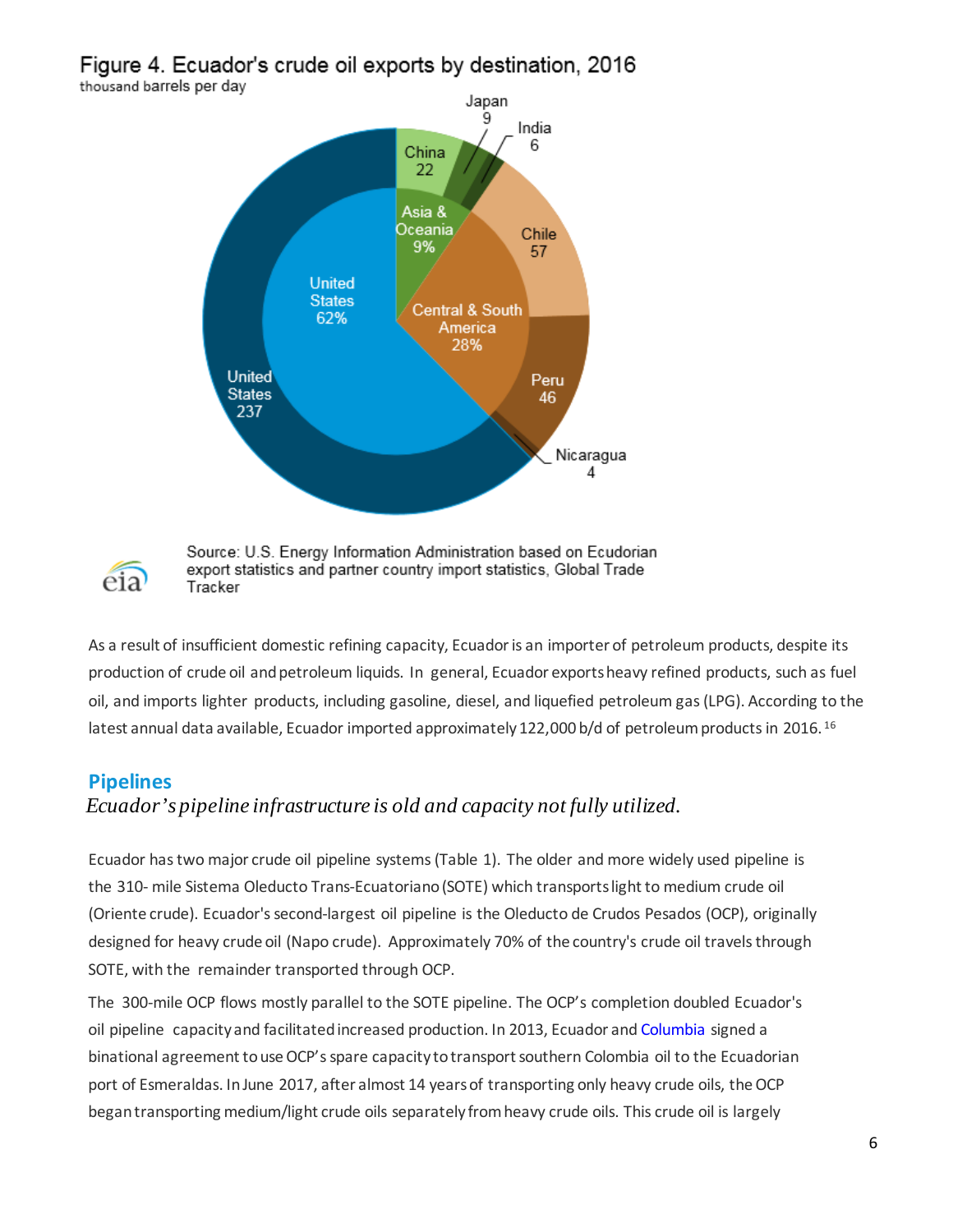produced from the Chaza Field in Colombia. [17](#page-11-16)

Ecuador has one transnational pipeline, which is the 190-mile Oleoducto Transandino pipeline (OTA) (Table 1). The 20,000 b/d OTA pipeline that connects Ecuador's oil fields with the southern Colombian port of Tumaco.

| <b>Name</b>           | Operational<br>date | Route                                          | <b>Design</b><br>capacity<br>(thousand<br>b/d) |
|-----------------------|---------------------|------------------------------------------------|------------------------------------------------|
| SOTE                  | 1972                | Esmeraldes-Lago<br>Agrio                       | 360                                            |
| OCP                   | 2003                | Esmeraldes-Lago<br>Agrio                       | 450                                            |
| <b>OTA</b>            | 1970                | Lago Agrio<br>(Ecuador) - Tumaco<br>(Columbia) | 20                                             |
| <b>Total capacity</b> |                     |                                                | 830                                            |

Table 1: Major Ecuadorean crude oil pipelines

Source: IHS EDIN (Energy Infrastructure & Markets Database)

#### **Downstream**

#### *Ecuador* has three commercial oil refineries with a combined capacity of 175,000 b/d.

According to the *Oil & GasJournal*, Ecuador had three commercialoil refineries witha combined capacityof 175,000 b/d. All three refineries are operated by Petroindustrial, a subsidiary of Petroecuador (Table 2). <sup>[18](#page-11-17)</sup> In 2016, Ecuador consumed 274,000 b/d. Ecuador's consumption has remained flat since its peak of 284,000 b/d in 2014.

In March 2016, Petroecuador announced the completion of the long-awaited Esmeraldas refinery rehabilitation that allowedthe refinery to run at 100% of its nameplate operational and production capacity and reduced emissions levels to conform to national and international standards. In addition the rehabilitation has allowed Ecuador to reduce imports of gasoline by 17%, diesel by 15%, and LPG by 10%. Following its rehabilitation, the refinery has expanded its diesel and gasoline production by 270,000 gallons/year and now meets 27% of Ecuador's domestic demand for LPG, according to Petroecuador. <sup>[19](#page-11-18)</sup>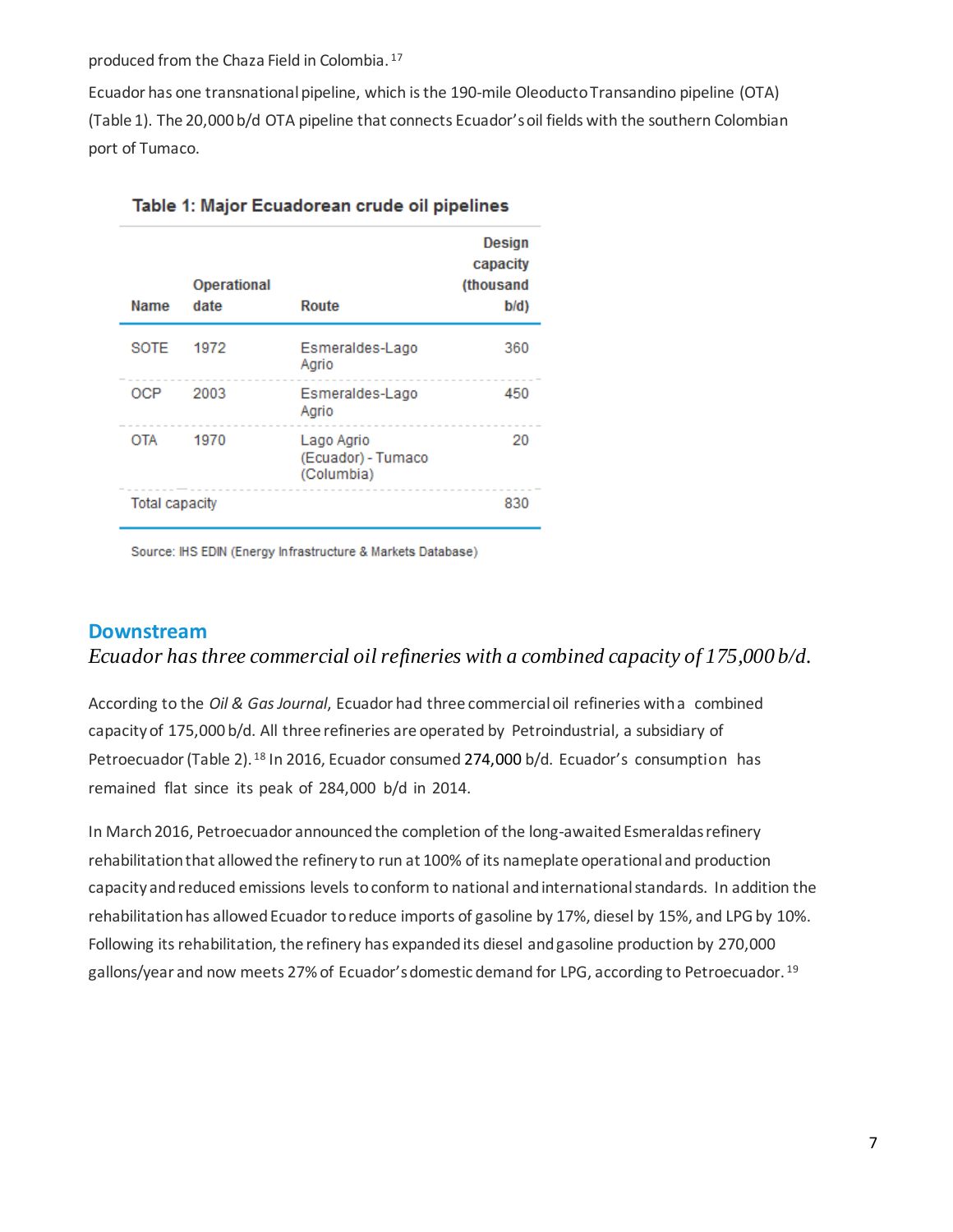#### Table 2: Oil refineries in Ecuador

| Refinery              | Capacity<br>$(000 \text{ bbl/d})$ | Location              |
|-----------------------|-----------------------------------|-----------------------|
| Esmeraldas            | 110                               | Esmeraldas            |
| La Libertad           | 45.                               | Santa Elena Peninsula |
| Shushufindi           | 20                                | Sucumbios             |
| <b>Total capacity</b> | 175                               |                       |

Source: Oil & Gas Journal

## **Natural gas**

#### *Ecuador has relatively small proved natural gas reserves and a limited natural gasmarket*

According to the *Oil & Gas Journal,* Ecuador had an estimated385 billion cubic feet (Bcf) of proved natural gas reserves as of January [20](#page-11-19)17. The country's natural gas production was 18 Bcf in 2016.<sup>20</sup> Ecuador's low natural gas utilizationrates aremainly the result of a lack of infrastructure needed to capture and market natural gas.

Locatedin theGulf of Guayaquil, the offshore Amistadfield is Ecuador'sprimary natural gas project and is operated by state-run Petroamazonas, a unit of Ecuadoran state oil company Petroecuador. The field was discovered in 1970 but did not begin producing until 2002. In 2003, it was estimated to hold 173 Bcf of proved natural gas reserves. In 2012, the non-producing northern part of the field was reevaluated, and according to Petroamazonas, could contain significantly more than originally estimated.<sup>[21](#page-11-20)</sup> Amistad's natural gas production flows to the Machala facility, a 130-megawatt (MW) onshore, natural gas-fired power plant that supplies electricity to the Guayaquil region.

Exploration activitiesare mostly conducted by Petroamazonas, although Andes Petroleum, ENAP, and PdVSA also participate in exploration.

## **Electricity**

*In 2016, hydroelectricity accounted for 58% of the country's electricity generation. The other primary source of electricity supply is oil-powered conventional thermal power plants.*

## **Sector Organization**

Corporación Eléctrica del Ecuador (CELEC) is the state-owned holding company engaged in the generation, transmission, distribution, commercialization, andimport and export of electric power. CELEC has a portfolio of hydroelectric, thermal, and renewable energy projects. CELEC was created in 2010 by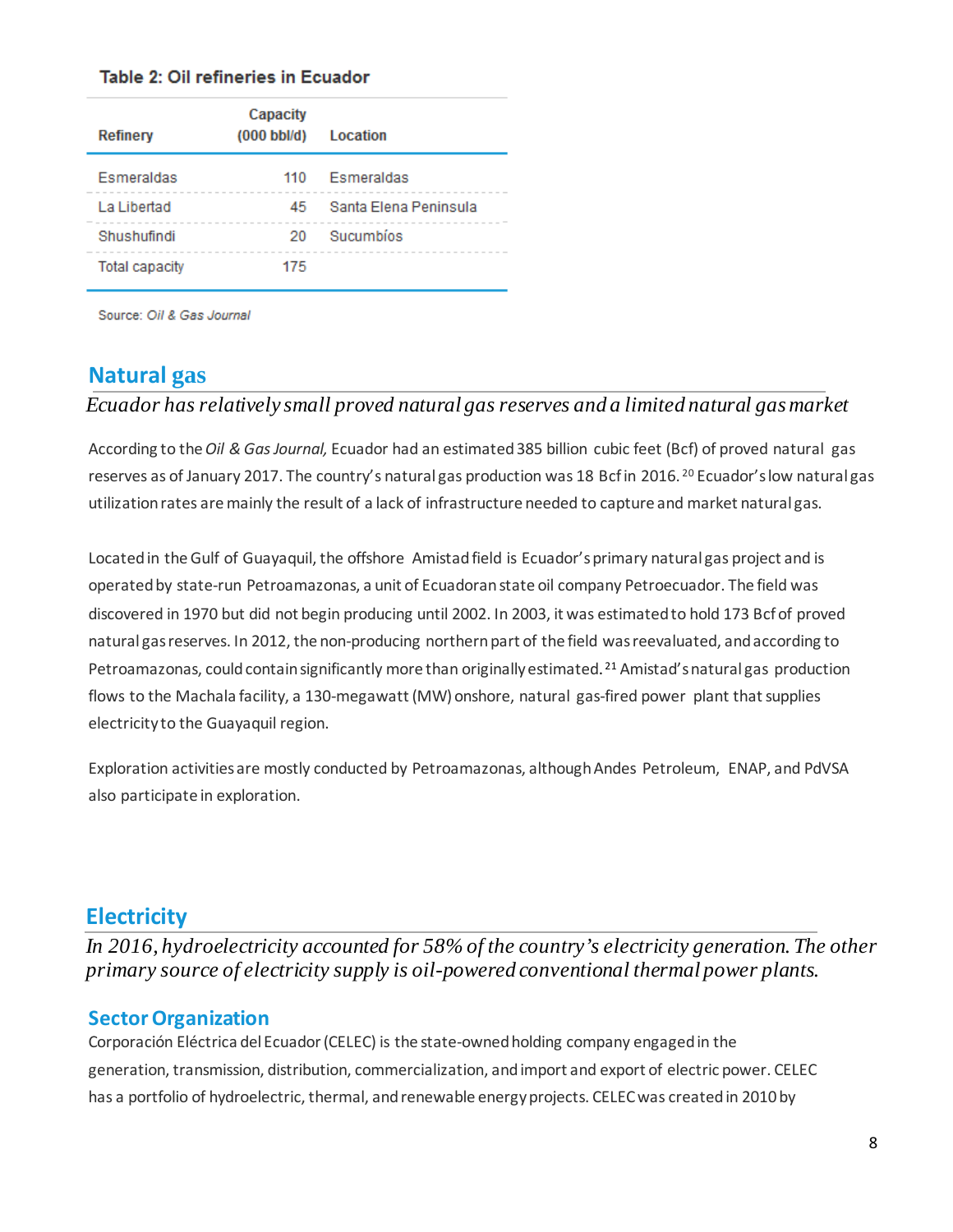an executive decree that incorporated CELEC S.A. and Hidroeléctrica Nacional S.A. CELEC S.A. was formed in 2009 as a result of a merger between Electroguayas S.A., Hidroagoyán S.A., Hidropaute S.A., Termoesmeraldas S.A., Termopichincha S.A., and Transelectric S.A.

Unidad de Negocios Celec EP Transelectric (Transelectric) is the transmission unit of CELEC. Transelectric is responsible for operating the country's transmission system that includes 45 substations, 1,841 kilometers (km) of 230 kilovolt (kV) lines and 1,868 km of 138 kV lines, and has an installed transformation capacity of 8,918 mega volt ampere (MVA), and ensures open access for wholesale power market participants to transmission networks.

The state power distribution holding company, Corporación Nacional de Electricidad (CNE), is Ecuador's largest energy corporation. The company is primarily engaged in the generation, distribution, and marketing of electricity, as well as the operation and maintenance of 10 substations and transmission line connections.

More than200 power plants are operating in Ecuador, of which 89 provide power to the National Interconnected System. In2016, Ecuador generated 27,314 gigawatt hours (GWh) of electricity, or 14% of energy consumption.<sup>[22](#page-11-21)</sup> Hydroelectricity accounted for 15,833 GWh of the country's generation, or 58% of total generation. The other large source of electricity supply is Ecuador'ssuite of conventional thermal power plants, which in Ecuador mostly burn oil (Figure 5). <sup>[23](#page-11-22)</sup>



## Figure 5: Electricity generation, by fuel type (2016)

Most of Ecuador's hydro capacity is located in Azuay province in the south-central highlands. The nation's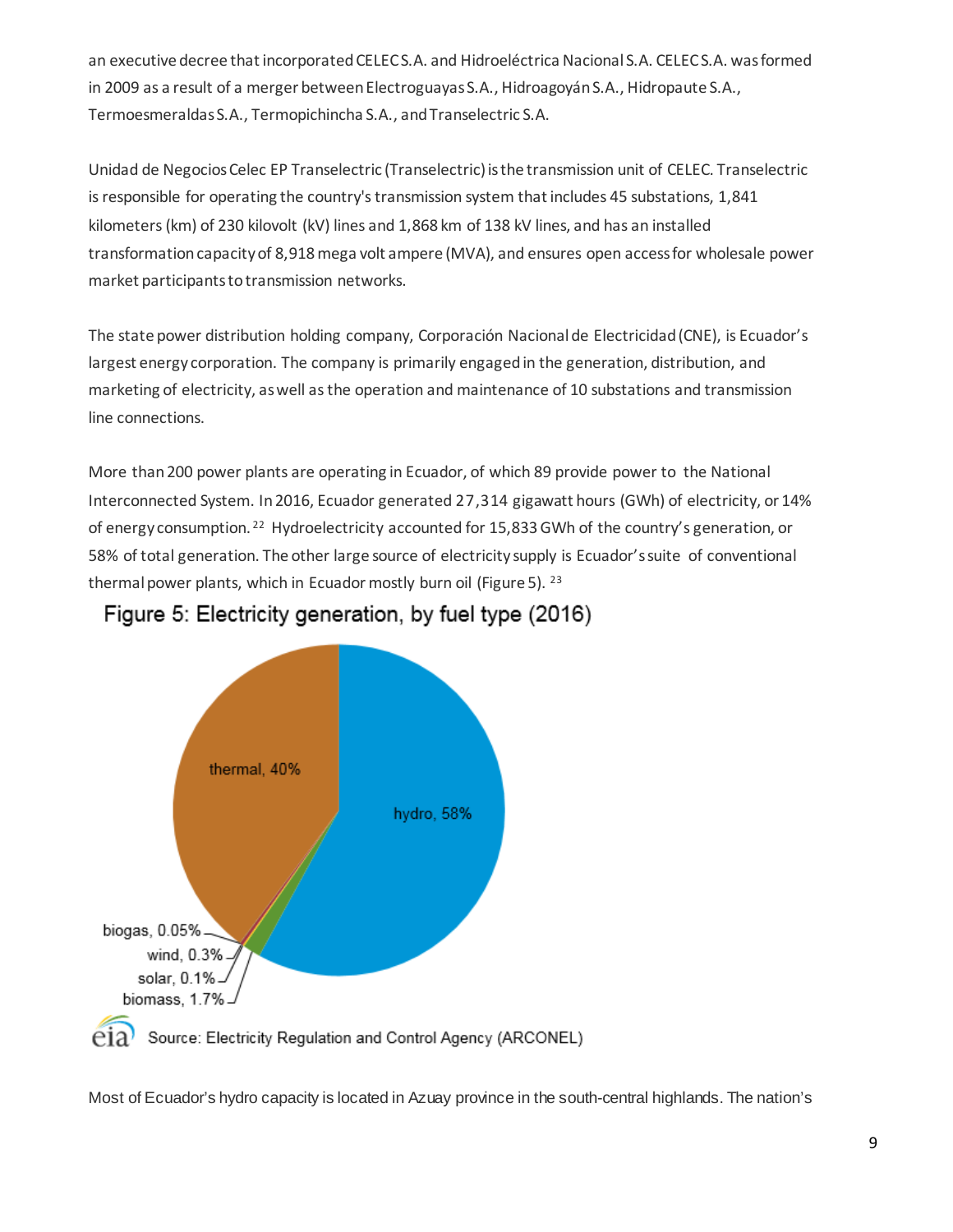largest hydro facility, Coca Codo Sinclair, came online in November 2016, with 1.5 GW of capacity. Paute-Molino had been the country's largest hydroelectric complex at almost 1.1 GW of capacity. Five other hydropower projects are in an advanced stage of construction. As of June 2017, the government estimates that Minas San Francisco was 96% complete, Mazar Dudas was 87%, Toachi-Pilatón was 95% complete, Delsitanisagua was 86% complete, and Quijos was 47% complete.<sup>[24](#page-11-23)</sup> They are spread across the country, and CELEC plans to start all operations by 2018 (Table 3).

#### Table 3: Planned hydroelectric power plant projects

| <b>Plant</b>        | <b>Expected start</b><br>date | <b>Generating</b><br>capacity (MW) |
|---------------------|-------------------------------|------------------------------------|
| Minas San Francisco | 2017                          | 275                                |
| Toachi-Pilatón      | 2018                          | 254                                |
| Delsitanisagua      | 2017                          | 180                                |
| Quijos              | 2017                          | 50                                 |
| <b>Mazar Dudas</b>  | 2017                          | 21                                 |
| Total               |                               | 780                                |

Source: CELEC, Ministerio de Electricidad y Energia Renovable

Ecuador has transmission grid interconnections with Colombia and Peru, and the country is a small net importer of electricity. The country's electricity grid, however, does not reach all Ecuadoreans. Of total electric consumption, the residential sector accounts for approximately one-third of electricity consumption, similar to the industrial sector. [25](#page-11-24)

The Andean Electrical Interconnection System (SINEA), formed in 2011, created an Andean power corridor. [26](#page-11-25) Ecuador and Peru [recently advanced planst](https://www.bnamericas.com/en/news/electricpower/latin-america-and-caribbean-power-sector-roundup/)o further integrate their power grids through the Connect 2020 program that provides policy support to develop the regulatory framework for cross-border power trade and transactions and financing for physical interconnections.

In 2017, state transmission company Transeletric awarded two projects to winners of a bidding round. The 230/69kV Quevedo-San Gregorio-San Juan de Manta transmission project was awarded to Chinese company Xian Electric Engineering and the 30kV Milagro-Babahoyo expansion project was awarded to Spanish company TSK Electrónica y Electricidad. These projects will provide transmission as new capacity comes online, such as the Coca Codo Sinclair plant that began operations in 2016. [27](#page-11-26)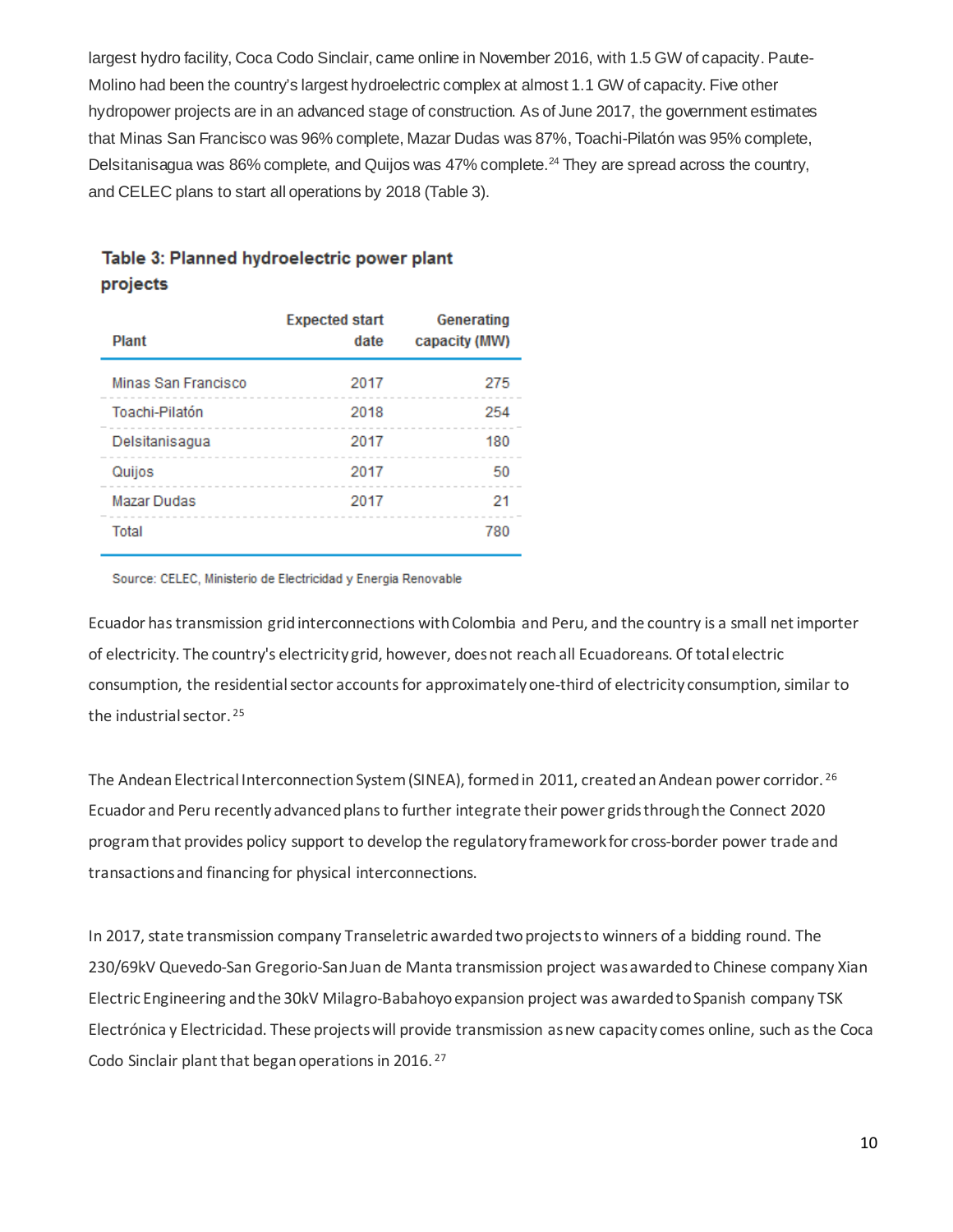In May 2017, Transelectric [launched operations of the Chorrillos substation](https://subscriber.bnamericas.com/news/electricpower/in-brief-ecuador-reinforces-grid) as part of the country's 500 kV Transmission System project. [28](#page-11-27) The 500 kV Transmission System comprises 602 km of transmission lines operating at 500 kV, linking four new substations: San Rafael, located near the Coca Codo Sinclair power station; El Inga in the vicinity of Quito; Tisaleo, in the center of the country; and Chorrillos, in the vicinity of Guayaquil. This system incorporates cutting-edge technology and modern systems that are new technologiesin the country. The system is complemented by 287 km of 230 kV lines. <sup>[29](#page-11-28)</sup>